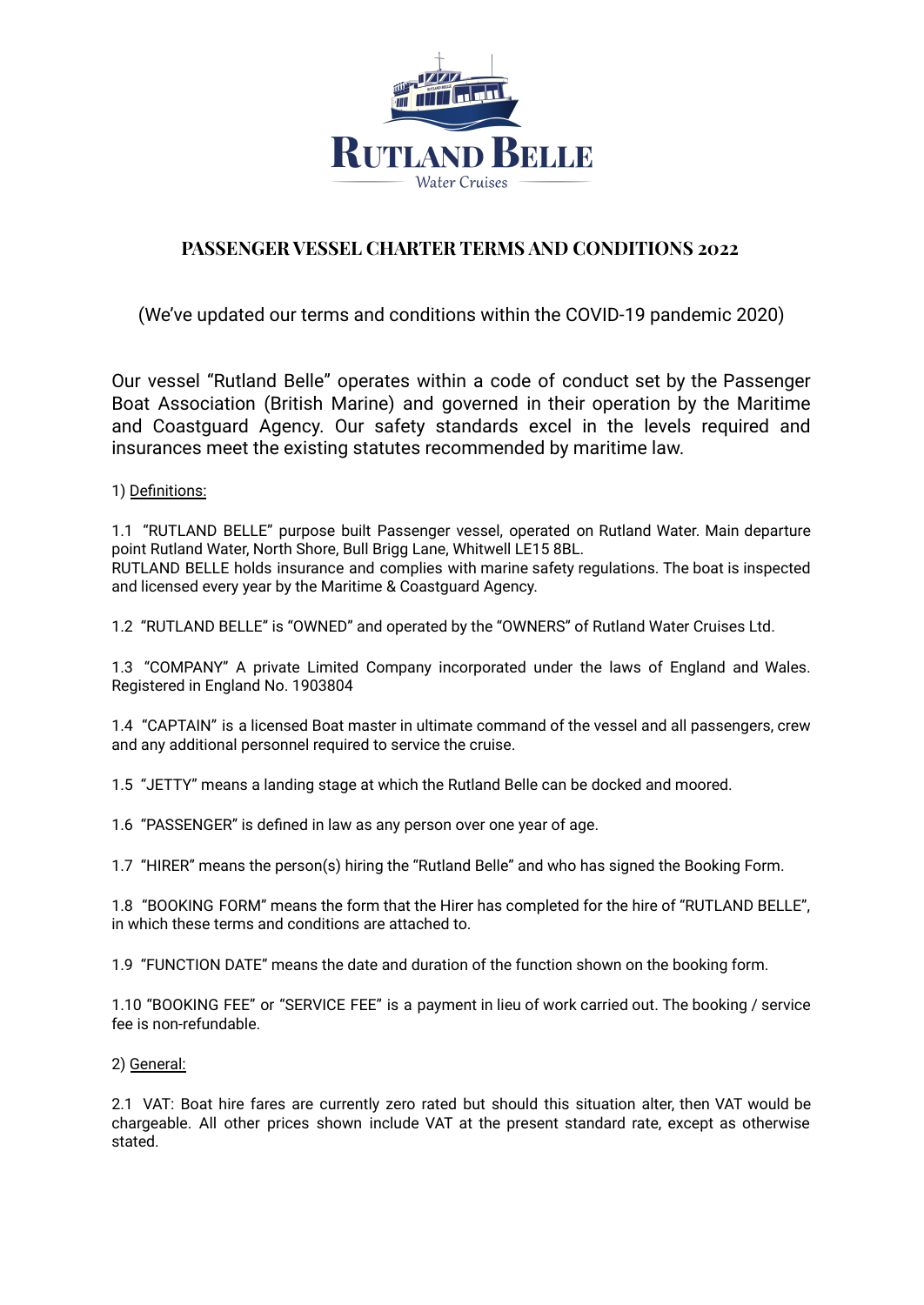2.2 The vessel is licensed to carry a maximum 110 passengers. This passenger number includes any additional personnel required to service your cruise. The covered area of the saloon can accommodate up to 70 people: the upper open-air deck up to 40 people. This limit must not be exceeded under any circumstances.

2.3 Access to the Rutland Belle: Whitwell has access for disabled visitors and coach parties. Six places per sailing are available in the lower saloon for those who use a wheelchair or walking-aid or have restricted mobility. Able assistants must accompany passengers with wheelchairs or special needs.

At Normanton there is no vehicular or disabled access to the jetty, therefore it is not suitable for all. It is not possible to board mobility scooters.

2.4 During the hire term the vessel shall remain under complete control of the Captain and crew and the hirer shall be responsible for the conduct of the passengers on board, inclusive of embarkation and disembarkation.

2.4.1 The following behaviour is not permitted:

2.4.2 any behaviour or unnecessary noise which may cause a nuisance, concern, or confusion to any other guests; or

2.4.3 any smoking on board (which includes the use of e-cigarettes or similar devices)

2.4.4 Our Captain and Crew are to be treated with courtesy and respect. Any person(s) failing to comply with this rule will be refused entry and / or taken back to shore via the nearest jetty and without compensation.

2.5 Passenger boat cruises are subject to the reservoir and weather conditions being satisfactory at the time of sailing. The Captain shall not be responsible for the consequences of delays, restrictions or cancellation of cruising due to obstructions, repairs or damage to navigation works, flooding, shortage of water, industrial action, adverse weather conditions, insufficient ticket sales, Captain/ crew illness (inclusive of additional personnel required to service your cruise) or any other cause outside of their control. The Master reserves the right to cancel, interrupt, vary or divert the scheduled sailing of the vessel at any time. The captain is in sole charge of the vessel at all times and their decision is final. In case of the trip having to be cancelled the owners will attempt to offer an alternative cruise at a later date, or at their discretion consider a refund of the ticket price only. The owner will not be responsible for any further costs.

2.6 All persons using part of Rutland Belle and jetty(s), whether by invitation or otherwise, do so at their own risk, unless injury or damage to person or property sustained within the boat or jetty was caused by or resulted from our negligence or deliberate act or that of those for whom we are responsible.

2.7 Passengers are advised to keep their heads and limbs within the vessel at all times and must remain seated when on the upper deck and when the boat is cruising.

2.8 Children under 3- years of age, and babies under 1- year, must be declared at the time of ticket purchase. Tickets will be issued and these must be distributed as individual boarding passes. All passengers must present their ticket on boarding. Due to the COVID-19 pandemic physical tickets (boarding passes) will temporarily not be used. A receipt can be provided via email / text message SMS (if a customer's mobile telephone number / email address is given) and payment system. Due to COVID-19 restrictions there are limited seats available for children under 3 years, thus a parent / guardian may be asked to sit the child on their knee for the duration of the cruise. The same restrictions may limit the ability to accommodate prams and buggies on board.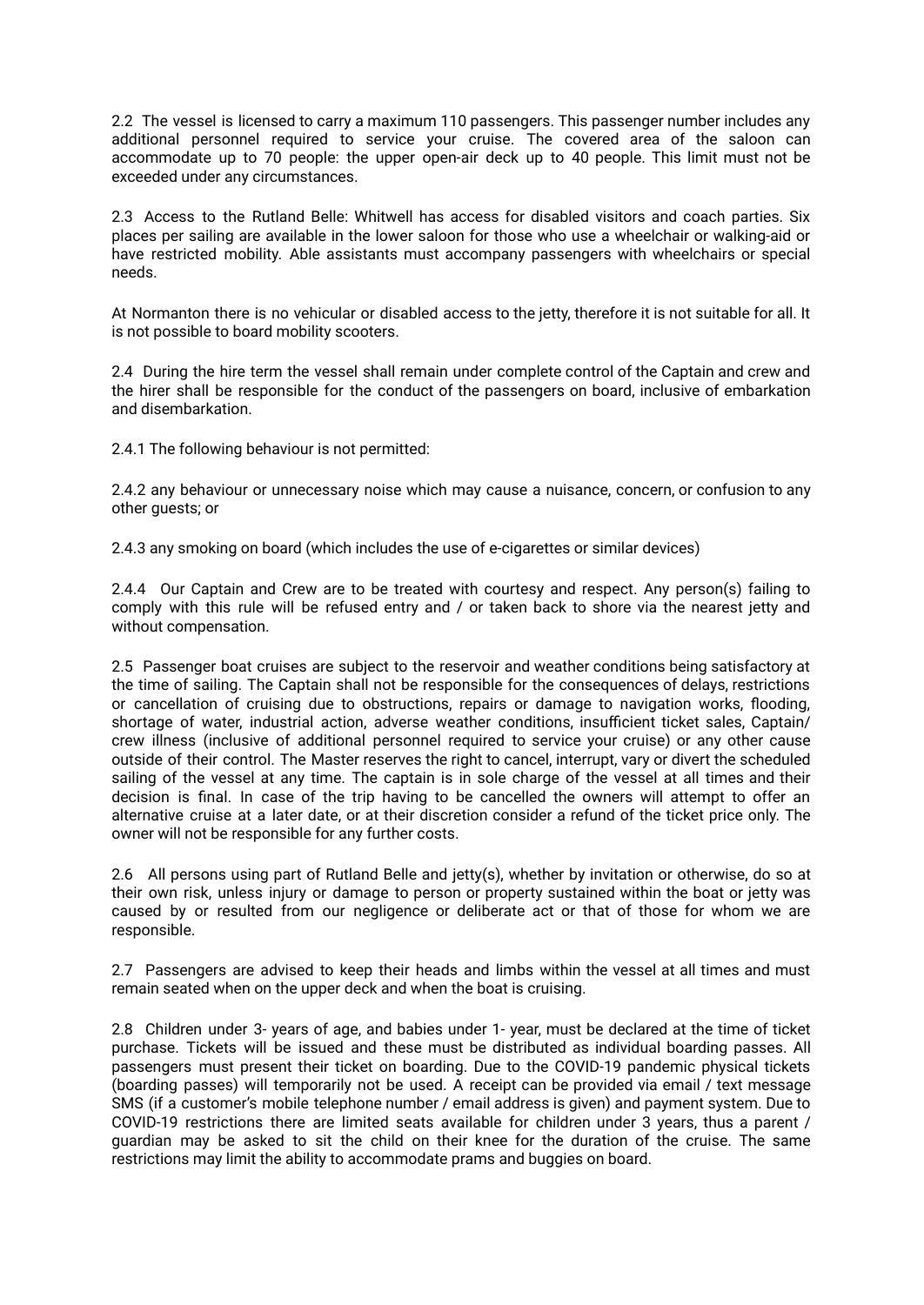2.9 Children aged 15 and under must be accompanied by an adult (18 years +) to comply with health and safety regulations.

2.10 It is the responsibility of the hirer to acquaint all members of their party/ group scheduled to have a boat trip with the terms and conditions of hire as laid down by the company.

2.11 The Captain of the vessel may refuse to carry any passenger or baggage (or all such articles) on any sailing for any reason relating to the safety of the vessel or any property on board the vessel, or to the safety, convenience or comfort of any other passengers. In such circumstances the passenger shall not be entitled to any compensation or payment whatsoever. With the Masters sole discretion, the only exception may be a passenger refund of any fare or other charges paid in respect of that sailing.

2.12 The Captain will not accept dangerous goods on the vessel, the jetty's or any area in or around the vicinity of the premises. Inflammables, explosives, corrosives, loaded firearms, and all such items, which may involve undue risk, must not be packed in baggage.

2.13 The Captain shall not be liable for any loss of or from, any damage or any delay to or for detention of any property, which is left on the Master's vessel, jetty's or premises.

#### 3) Types of Cruise:

- 3.1 Public Afternoon Timetabled / Scheduled Sailings: First come, first served basis. Seats are not allocated. Rutland Belle operates to a strict timetable. We ask that passengers are ready assembled at the boarding point 15 minutes prior to departure. Any day tickets sold on the day, in advance of the cruise, that are not taken up at the point of departure, will not be refunded. If you are late, the boat cannot wait.
- 3.2 Advanced groups on public sailings can be booked for 12-60 people, with discount applicable for a single payment only for the group between Monday and Friday, excluding bank holidays.
- 3.3 Private / Exclusive Bookings: All groups including Schools, Cream Tea Cruises, Weddings (morning / afternoon and evening until sunset).
	- A minimum charge of 30 persons is required. Booking essential.
- 3.4 Osprey and Wildlife Cruises are operated on behalf of Leicestershire & Rutland Wildlife Trust Booking Essential via the Osprey Team Only Tel: 01572 737378 or [www.lrwt.org.uk/osprey-cruises](http://www.lrwt.org.uk/osprey-cruises)

3.4 Gin Cruises / Special Events: Booking in advance is essential. Ticket prices per person are non-refundable / non-transferrable within receipt of two weeks written notice of cancellation.

3.5 The Captain, at his discretion, reserves the right to adjust any departure and / or arrival time, in exceptional circumstances, if necessary.

#### 4) Booking Fee / Service Fee / Hire Fees:

4.1 An appropriate Booking Fee (service fee £50 Cruise only / £100 Cruise + Food) secures a reservation for groups, with the balance due on arrival. This applies to all groups scheduled to sail in the morning and afternoon, except for Wedding Parties and Exclusive Cruises. The booking fee / service fee is non-refundable.

4.2 An appropriate Booking Fee (service fee £150.00) is required for Wedding Parties and Private Evening Cruises. The total hire fee is payable three weeks prior to the event. If the booking is made within three weeks then the total hire fee is required. The booking fee / service fee is non-refundable.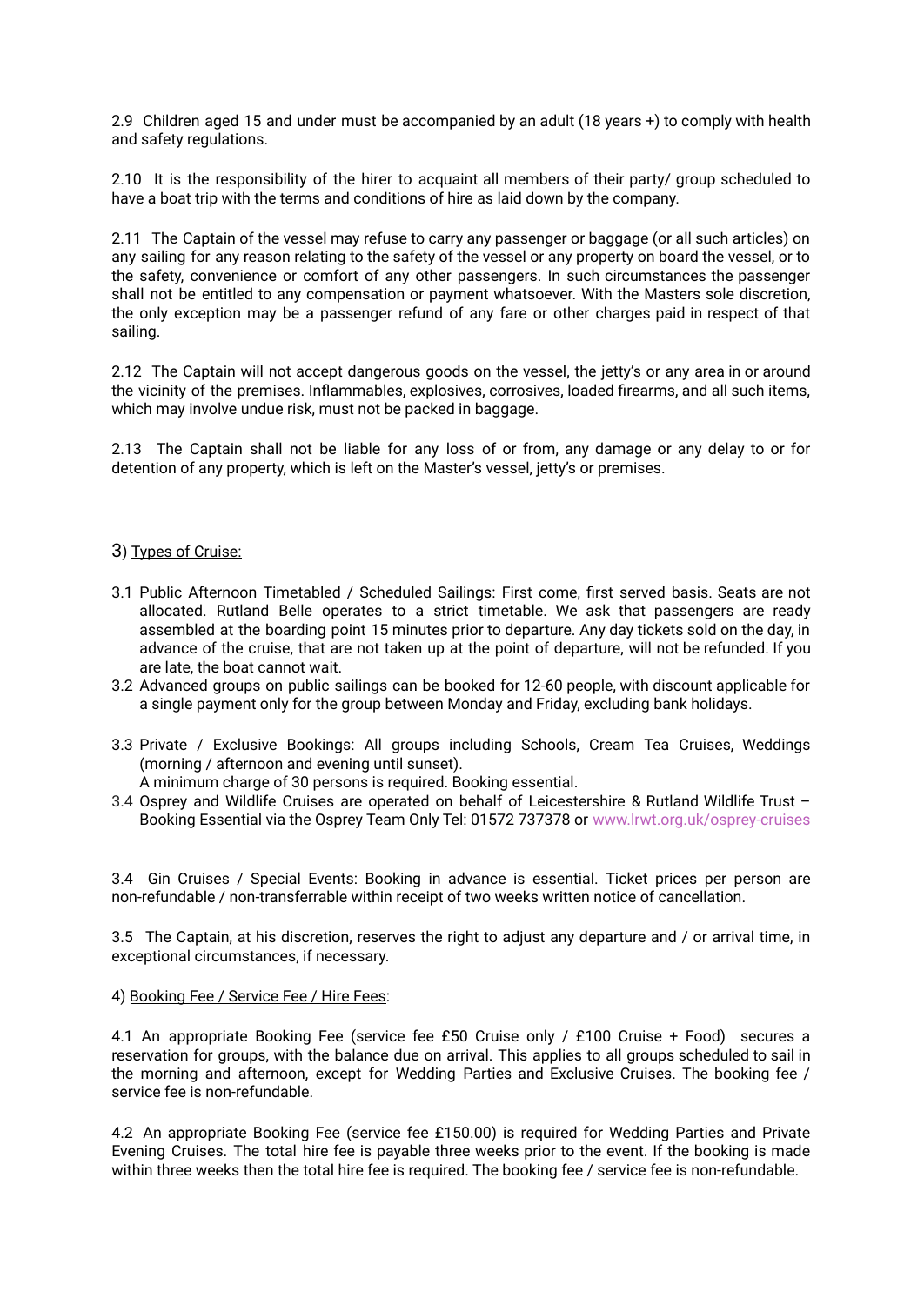4.3 Provisional bookings will be held for 14 days, after which they must be confirmed by the completion of a reservation form and booking fee to secure the booking. Should cancellation, for any reason, take place within eight weeks prior to the date reserved, (within receipt of eight weeks written notice), the hirer is liable for the balance of the hire fee and the cost of any goods or services reserved on the hirer's behalf. The booking fee / service fee is non-refundable.

4.4 Prices are based on the cruise duration of 45 minutes for public timetabled sailings and one hour for private cruises (plus 15 minutes boarding and disembarkation). Longer sailing times are available at a higher rate of fare per person. When additional resources are required to service a cruise, any additional costs will be reflected in the price.

## 5) Catering and Bar:

5.1 Hirer's are not allowed to supply their own catering. The provision of all catering on board Rutland Belle must be through the company's approved caterer only. The only exception may be at the owner's discretion, i.e. a celebratory cake.

5.2 Rutland Belle has a licensed bar on board. The company can often provide alternative beverages from those advertised on the drinks list. If you choose to bring your own beverages aboard this must be clearly stated when completing the booking form. A corkage fee per bottle will apply if you choose to bring your own drinks onboard. The corkage fee will include provision of glassware and service.

5.3 All catering and bar must be clearly stated on the booking form upon completion. Any instructions thereafter will only be accepted in writing from one organizer or representative. Written confirmation of the final numbers to be catered for must be received within fourteen days prior to the event. No alterations are accepted within four days prior to the date reserved. The caterer's reserve the right to replace menu items according to availability. Special dietary requirements/ food allergies / intolerances may be catered for upon request and clearly stated when completing the booking form.

5.4 If an account bar is requested and agreed prior to the cruise, any outstanding amounts must be settled at the end of the cruise.

## 6) Decoration:

6.1 Rutland Belle can provide decorations inclusive of a specific cruise package. You may provide your own decoration, at the discretion of the company, within the package deal price. This price will include the provision of Rutland Belle crew erecting and taking down any such pieces. If you choose to bring your own decorations on board, it must not contain any pins, staples, glue or like matter that will mark the fixtures and fittings of the boat. Under no circumstances are customers / passengers allowed to erect their own decorations.

## 7) Dogs:

7.1 Dogs are welcome by prior agreement. A limited number of places per sailing. Dogs are not permitted on board when there is catering on board. The Captains decision is final.

## 8) COVID-19:

We are operating in a COVID-19 secure manner, in accordance with all up to date UK government advice for the safety of our employees and customers. To fulfil these requirements, we ask that our customers also adhere to the most recent UK government and social distancing guidelines to keep us all safe.

## 9) On-Line Booking: